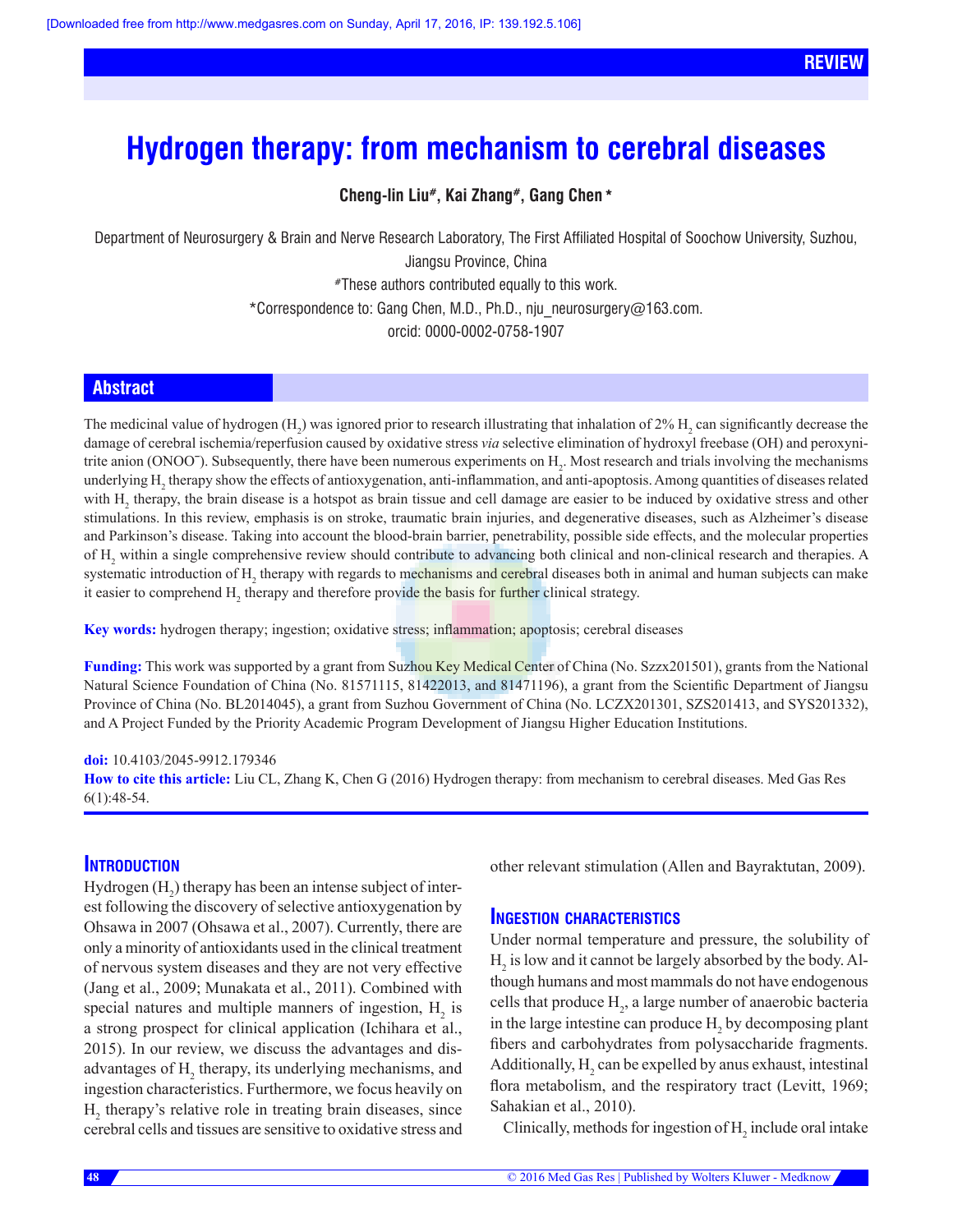of  $H_2$  water, intravenous drip infusion of  $H_2$ -rich saline, and inhalation of air containing  $2-4\%$  H<sub>2</sub> gas (Ono et al., 2011; Ishibashi et al., 2012, 2014, 2015; Sakai et al., 2014). Side effects related to the concentration of  $H_2$  are often neglected, occasionally resulting in a lack or excess of  $H_2$  administered to patients, and, potentially, toxic effects (Nakao et al., 2010a). Research reveals that concentrations of  $H_2$  in tissue corresponds to its concentration in the administered water or gas, suggesting that it is important to consider the disease of interest when selecting the most efficient route of  $H_2$  administration.

# **Mechanisms Antioxygenation**

Free radicals are generated during metabolic processes. By breathing  $2\%$  H<sub>2</sub>, the free radical can be effectively removed, decreasing cerebral ischemia/reperfusion injury (Ohsawa et al., 2007). It was demonstrated at the cellular level that  $H_2$  can selectively neutralize  $\cdot$ OH and ONOO<sup>-</sup>, and therefore concluded that this selective antioxidant effect is the basis of  $H_2$  therapy for cerebral ischemia/reperfusion injury. Additionally, a variety of animal experiments confirmed that  $H_2$  has the capacity to improve the activity of antioxidant system, reducing damage to cells and tissues induced by oxidative stress (Xie et al., 2010; Wang et al., 2015). Other experiments showed improvement in the activity of antioxidant enzymes under  $H_2$  inducement (Kawamura et al., 2010).

#### **Anti-inflammation effect**

Inflammation is a common pathological process accompanying most diseases, whereby activation of immunocytes and the release inflammatory cytokines are involved. This includes interleukin 1 beta (IL- 1β), IL- 6 and tumor necrosis factor-alpha (TNF-α). Animal experiments confirmed that ingestion of  $H_2$  can decrease both the amount of inflammatory cytokines and immunocyte stimulation (Kawamura et al., 2010; (Kajiya et al., 2009; Liu et al., 2010; Wang et al., 2011b; Zhang et al., 2011). As a result, the degree of inflammation was alleviated through  $H_2$  therapy.

#### **Anti-apoptosis effect**

According to recent studies, apoptosis can be triggered by intrinsic stimulation through the mitochondrial signaling pathway, or by extrinsic stimulation through cell surface death receptors (DR), such as TNFα, TNF-related apoptosis-inducing ligand (TRAIL) receptors, and Fas (CD95/APO1) (Adams, 2003; Green, 2005). In either case, activation of cysteine aspartyl proteases (caspases) is necessary, and therefore, we define apoptosis as a caspasedependent manner of cell death. Research showed that the apoptosis of neurons in newborn rats induced by hypoxia and ischemia is inhibited if inhaling  $H_2$ , as the ratio of Terminal-deoxynucleotidyl Transferase Mediated Nick End Labeling (TUNEL) staining positive cells and the activity of caspase-3 and caspase-12 of the hippocampus and cortex is decreased (Cai et al., 2008). Other animal studies discovered the anti-apoptosis effect of  $H_2$ . For instance, in the case of spinal cord injury, apoptosis-related indicators decline if an intraperitoneal injection of  $H_2$ -saturated saline is administered within a certain time period (Chen et al., 2010a).

## **Additional mechanisms**

Nuclear factor-kappaB (NF-κB) is quick and widespread transcription factors in the cytoplasm that regulate expression of target genes, such as cytokines, chemokines, adhesion molecules, and oxidative stress-related enzymes. Studies based on specific animal models have demonstrated the inhibition of NF-κB with the introduction of  $H_2$  (Wang et al., 2011a).  $H_2$  can also control the activity of extracellular signal-regulated kinase, such as with the inhibition of phosphorylation of extracellular signal-regulated kinase1/2 (ERK 1/2) (Liu et al., 2010).

#### **Advantages and disadvantages**

Easy preparation, low cost, non-toxicity, powerful permeability, absence of residue, are characteristics that make  $H<sub>2</sub>$  a strong prospect for clinical application (Ichihara et al., 2015).  $H_2$ 's powerful permeability grants it accessibility to secondary organelles, such as mitochondria and nuclei, which are primary locations of deoxyribonucleic acid (DNA) and reactive oxygen species (ROS) damage (Ohsawa et al., 2007; Nakata et al., 2015). Additionally,  $H<sub>2</sub>$  can selectively remove hydroxyl free radicals and nitrous acid anions. Hypoergia between  $H_2$  and other gases when in therapeutic concentration makes  $H_2$  gas capable of combining with other gas therapies, such as anesthesia inhalation (Nakao et al., 2010b). Furthermore, there are many methods for ingestion of  $H_2$ , such as oral intake of  $H_2$  water, intravenous drip of  $H_2$ -rich saline, and inhalation of air containing  $2-4\%$  H<sub>2</sub> gas (Zheng et al., 2009; Qian et al., 2010; Lin et al., 2011; Kurokawa et al., 2015). Having various means of ingestion produces multiplicity when faced with different diseases. Unfortunately, until 2011, clinical outcomes were poor, and the effects of  $H_2$  on human subjects are often less remarkable than those seen in animal models (Ichihara et al., 2015).

The prominent effects of  $H_2$  play an important role in a variety of clinical diseases and animal models, but unclear and unsolved conundrums remain (Katz et al.,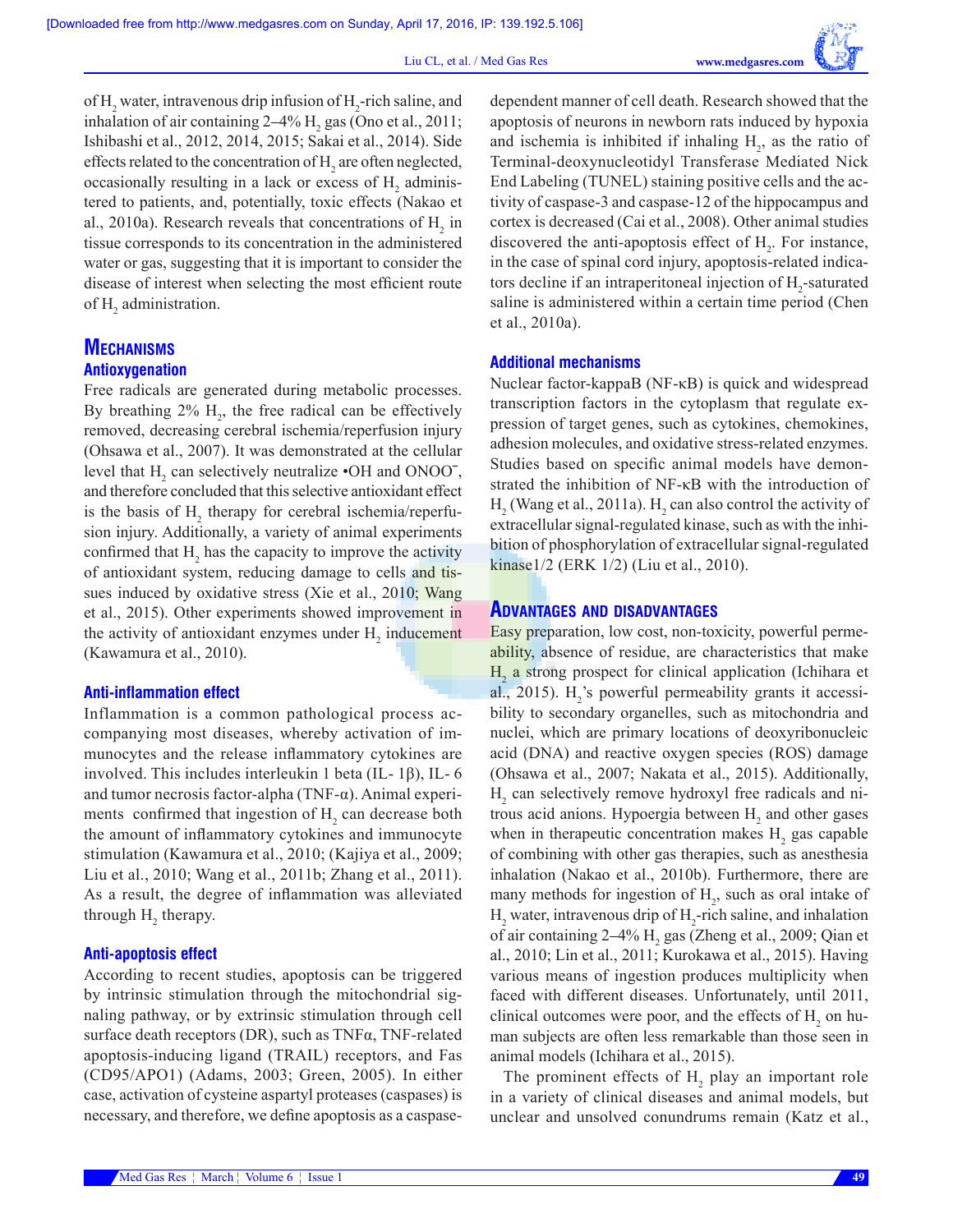2015). Research reported that levels of some biological enzymes, such as aspartate aminotransferase, alanine aminotransferase, γ-glutathione transferase and total bilirubin, declined upon ingestion of a certain amount of H<sub>2</sub> (Nakao et al., 2010a; Saitoh et al., 2010). These variations and interactions were also observed in clinical trials and do not exceed standard ranges.

Intuitive understanding of  $H_2$  therapy was reached through the summary and visual representation of the above content (**Figure 1**).



## **Role in cerebral diseases Stroke**

Stroke is a devastating illness second only to cardiac ischemia as a cause of death worldwide. Its main causes include cerebral vasospasm, obstacles in cerebral blood circulation, and the rupture of cerebral vessels. Oxidative stress and immunity are key elements of stroke pathobiology and are present from the stroke's early damaging stages, to the late post-ischemic tissue repair (Iadecola and Anrather, 2011; Behrouz, 2016; Sukumari-Ramesh et al., 2016). Strokes are divided into two categories: ischemic stroke and hemorrhagic stroke.

An ischemic stroke refers to local brain tissue damage caused by external or intracranial artery stenosis, or occlusion lesions sustained as a result of insufficient collateral circulation within the brain (Lyden and Zivin, 1993; Li et al., 2015). Studies show that cerebral ischemia and ischemia-reperfusion injuries contain more impact factors and mechanisms, and oxidative stress plays an important role (Allen and Bayraktutan, 2009; Hafez et al., 2014; Seifert and Pennypacker, 2014; Weaver and Liu, 2015).

One study on rats revealed that  $H_2$  provides nerve protection in the transient middle cerebral artery occlusion (tMCAO) (Wardlaw et al., 2012). The volume of infarctus, malondialdehyde (a product of lipid oxidation) and 8-hydroxy-2-deoxyguanosine (8-OHdG, a product of DNA oxidation) declined after ingesting  $2\%$  H<sub>2</sub>. In the same experiment, researchers also confirmed that  $H_2$  can act as an antioxidant and selectively remove •OH and ONOOˉ. Furthermore, its curative effects on cerebral ischemia/ reperfusion injury were more significant than those of edaravone.  $H_2$  also demonstrated an anti-inflammatory and anti-apoptotic effect. In addition,  $TNF-\alpha$  and caspase-3 is inhibited after intraperitoneal injection of  $H_2$  saline.

In clinical studies, upon ischemic stroke onset, 8.5–30% of patients suffer a hemorrhagic stroke (Wardlaw et al., 2012). Among patients in both the high sugar and tMCAO groups, due to its suppressive effects, this risk of brain hemorrhaging was decreased upon  $H_2$  administration. After persistent inhalation of 2.9%  $H_2$  for 2 hours, oxydic products and matrix metalloproteinases-9 (MMP-9) decreased, illustrating protection of the BBB (Chen et al., 2010b). Researchers speculated this effect contributed to the lower occurrence of hemorrhage accompanying cerebral infarction. Following intraperitoneal injection of  $H_2$  saline, persistent middle cerebral artery occlusion (pMCAO) conformed to continuous ischemia of vessels, activity of antioxidant enzymes increased, and infarction areas were effectively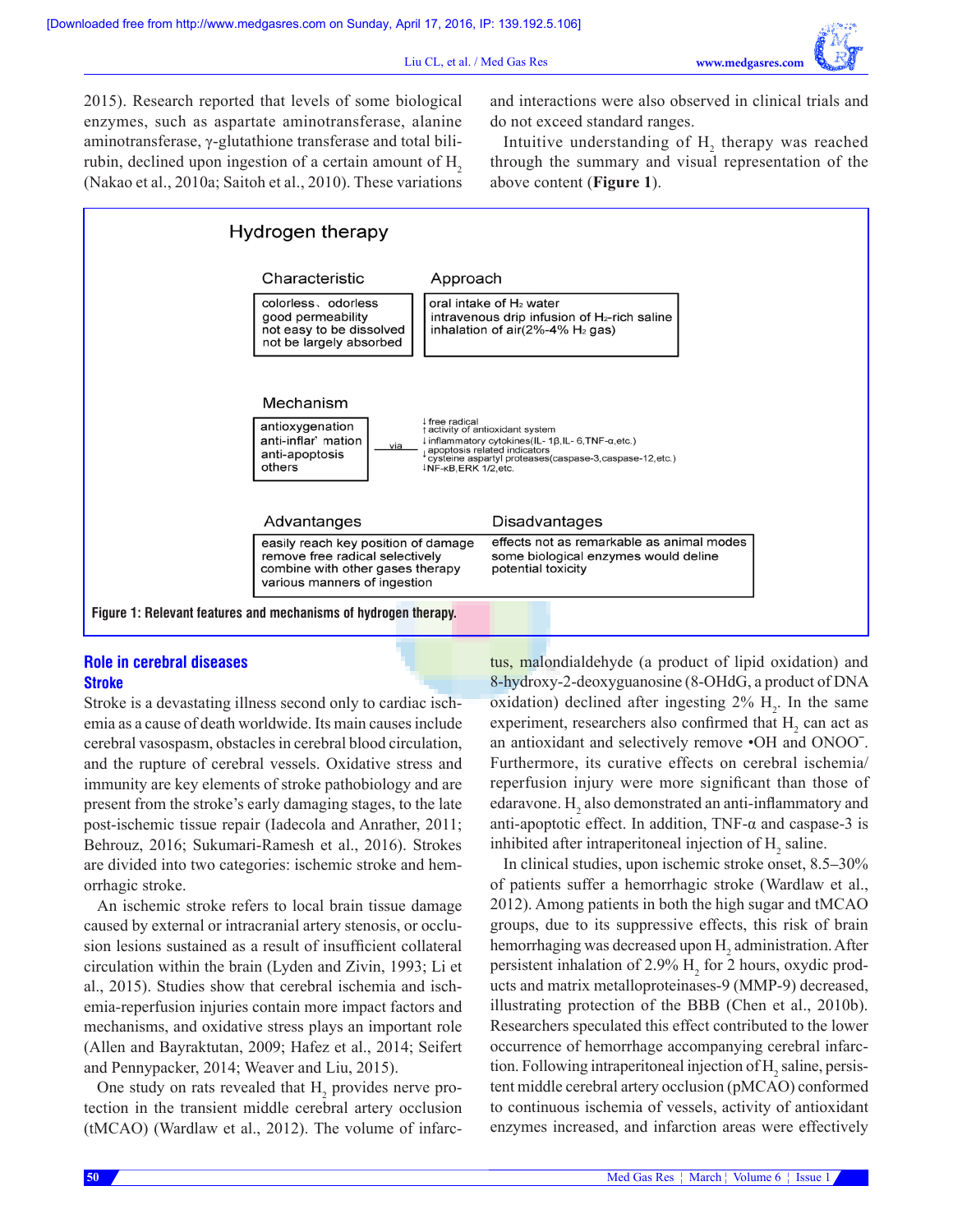

reduced (Nagatani et al., 2012). In animals, small doses of  $H<sub>2</sub>$  can significantly reduce mortality in cases of ischemic strokes that target the entire brain. Another clinical trial on brain stem infarction revealed that cooperation of  $H_2$  and edaravone can cut down recovery time significantly better than using edaravone alone.

A hemorrhagic stroke is defined as a cerebral hemorrhage following compression and necrosis of brain tissue (Chen et al., 2015). It is also known as a hemorrhagic cerebrovascular accident, which is generally divided into two categories: subarachnoid hemorrhage (SAH) and intracerebral hemorrhage (ICH). Hemorrhagic strokes are typically more dangerous than ischemic strokes (Engelhardt and Sorokin, 2009). Microglia and inflammatory cells are activated upon hemorrhage, producing free radicals. A series of changes, like the formation of hematoma, decomposition of hemoglobin (Hb), and Feton reactions can aggravate oxidative stress. In an ICH model for mice, inhalation of  $2\%$  H<sub>2</sub> for 1 hour reduced the degree of cerebral edema and improved neural function significantly, though only for 72 hours, suggesting that  $H_2$  demonstrates only acute protection from ICH. This was speculated to be a due to neutrophil infiltration and microglial activation not peaking until after 72 hours, and antioxygenation of  $H_2$  not persistent or sufficient at that time (Manaenko et al., 2011). Lastly, infiltration and activation of mastocytes play an important role in inflammatory responses during the initial stages of stroke.  $H_2$  was shown to protect BBB and decrease cerebral edema by preventing activation of mastocytes.

#### **Traumatic brain injury**

Traumatic brain injury (TBI) is one of the leading causes of death and disability of young people, and recovering patients usually experience impairment in learning and memory (Chua et al., 2007). Experimentation on rats showed that TBI led to brain edema, dysfunction of the nervous system, and delays in remodeling (Zhang et al., 2014). Furthermore, oxidative stress was determined an important factor in pathological changes (Zhang et al., 2014). When TBI occurred in rats, in-drawing of  $2\%$  H<sub>2</sub> decreased oxidation products, increased antioxidant enzyme activity, improved cerebral edema, and decreased nervous system dysfunction (Ji et al., 2010). Other studies revealed the protective effects of  $H_2$ -rich saline on hydraulic coup injury: malondialdehyde (an important antioxidant adjustment factor) declined, silent information regulators and brain-derived neurotrophic factors elevated (factors which mediate the synaptic plasticity associated with learning and memory). Additionally, Morris water maze tests also confirmed improved cognitive function following  $H_2$  therapy (Hou et al., 2012).

#### **Degenerative diseases**

A neurodegenerative disease is characterized as the loss of cells in the brain and spinal cord, which are generally not renewable. As time progresses, neural deterioration is aggravated, leading to devastating and irreversible neural dysfunction. Neurodegenerative diseases are divided into two types: One impacting movement, such as cerebellar ataxia, and the other affecting memory and is related to dementia.

Alzheimer's disease (AD) is the most common neurological degenerative disease, in which glial cells and inflammation are activated and free radicals are produced, damaging neurons (Cupino and Zabel, 2014). One study found that drinking  $H_2$  saline deterred the decline of agerelated memory and learning ability (Gu et al., 2010). In that study, activation of cerebral 5-hydroxytryptamine and haemal antioxidant increased, resulting in a reduction of hippocampal neuron degeneration and improved scores on the Morris water maze test (Gu et al., 2010). In other AD models, NF-κB was combined with  $H_2$  therapy (Guo et al., 2015).

Parkinson's disease (PD) is an age-related neurodegenerative disease characterized by neural degeneration in the substantia nigra and striatum. Administration of H<sub>2</sub>-rich saline for 6-hydroxydopamine-induced Parkinson's syndrome resulted in neural protection effects, and drinking H<sub>2</sub> saline yielded similar effects in 1-methyl-4-phenolic group-1,2,3,6-4 hydrogen purineinduced PD (Gu et al., 2010).

#### **Additional cerebral diseases**

Acute carbon monoxide poisoning is a systemic disease mainly involving damage of the central nervous system and delayed encephalopathy. Investigations concluded that acute brain injury and delayed encephalopathy of carbon monoxide poisoning have a close relationship with oxidative stress, cell apoptosis and immune injuries (Kao and Nanagas, 2005). Related research showed that  $H_2$ -rich saline improved activation of superoxide dismutase (SOD) in brain tissues and serum, and decreased malondialdehyde (MDA), therefore improving memory, learning, and environmental adaptation during acute carbon monoxide poisoning(Sun et al., 2011; Shen et al., 2013).

In recent years, mortality rate in premature births have increased, but effective treatments for neonatal hypoxiaischemia (NHI) remain few. Antioxidant systems in newborns are immature and are more sensitive to free radical damage.  $H_2$  therapy was shown useful in NHI treatment, as activity of caspase-3 and degree of cell apoptosis decreased, suggesting that  $H_2$  offers neural protection by inhibiting apoptosis (Cai et al., 2008).

In order to facilitate simple comprehension, the relationships between  $H_2$  therapy and the brain diseases discussed above is summarized through illustration (**Figure 2**).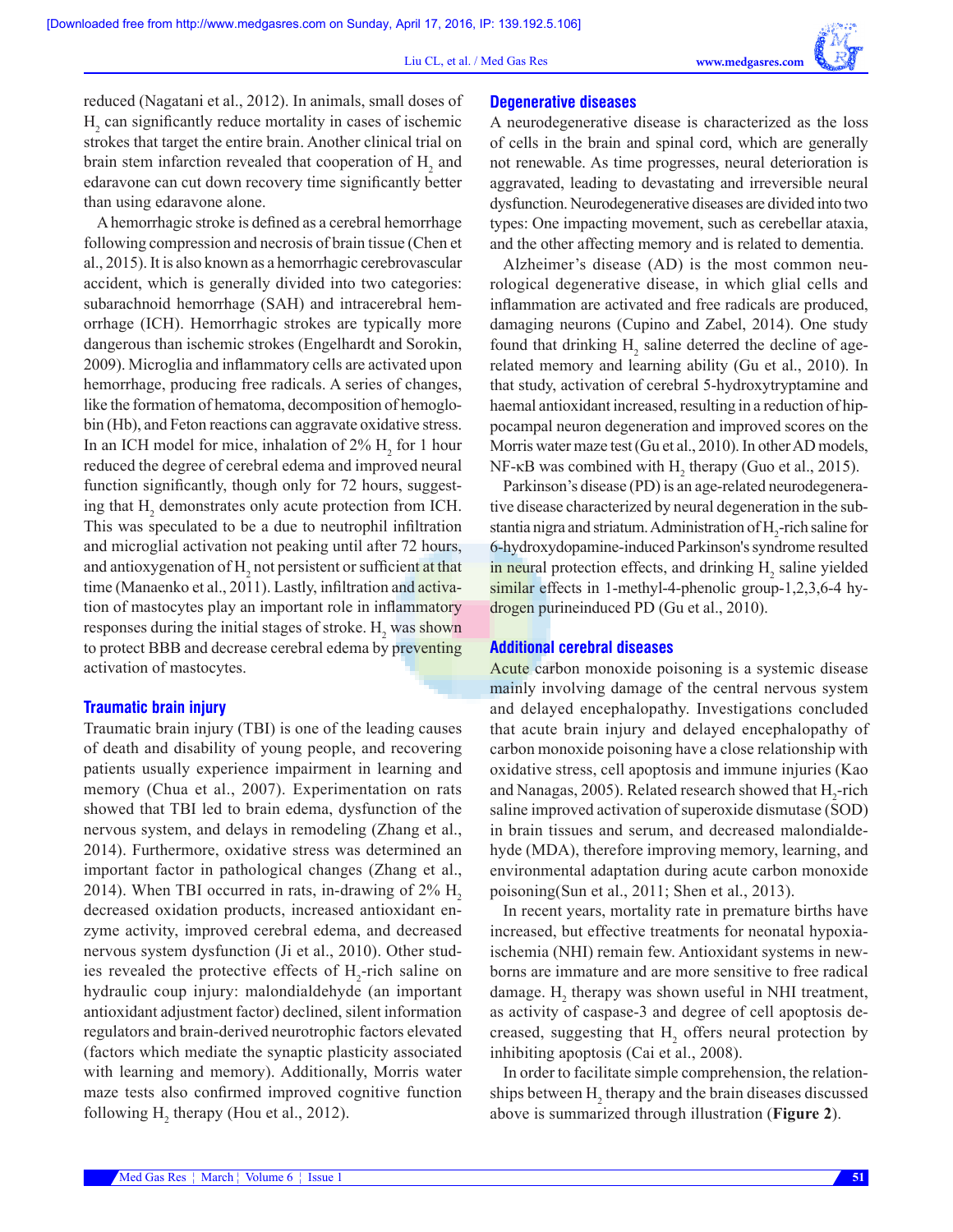Liu CL, et al. / Med Gas Res **www.medgasres.com**



# **Discussion**

Due to the feasibility and effectiveness of  $H_2$  therapy,  $H_2$  is a strong prospect for clinical application. Until now, studies and clinical trials of  $H_2$  were carried out internationally and involved the investigation of a variety of diseases. In this review, we simplify comprehension of  $H_2$  therapy and provide the basis for further clinical strategy. It is important to note that underlying mechanisms, optimal concentration, and biological safety of  $H_2$  are worthy of deeper investigation. Additionally, the interrelationships between effects such as antioxygenation, anti-inflammation, and antiapoptosis, remain unclear. In conclusion, we recommend more research in both the individual and molecular levels in order to drive  $H_2$  to become a more effective therapy in clinical settings.

#### **Abbreviations**

H2 : hydrogen; •OH: hydroxyl freebase; ONOOˉ: peroxynitrite anion; BBB: blood brain barrier; IL-1β: interleukin 1 beta; TNF-α: tumor necrosis factor-alpha; DR: death receptors; TRAIL: TNF related apoptosis inducing ligand; TUNEL: Terminal-deoxynucleotidyl Transferase Mediated Nick End Labeling; NF-κB: Nuclear factor-κB; ERK 1/2: extracellular-regulated kinase1/2; DNA: deoxyribonucleic acid; ROS: reactive oxygen species; tMCAO: transient middle cerebral artery occlusion; pMCAO: persistent middle cerebral artery occlusion; 8-OhdG: 8-hydroxy-2-deoxyguanosine; MMP-9: matrix metalloproteinases-9; SAH: subarachnoid hemorrhage; ICH: intracerebral hemorrhage; Hb: hemoglobin; TBI: Traumatic brain injury; AD: Alzheimer's disease; PD: Parkinson's disease; SOD: superoxide dismutase; MDA: malondialdehyde; NHI: neonatal hypoxia-ischemia.

#### **Author contributions**

CLL and KZ were responsible for writing the manuscript. GC was responsible for drafting and revision of the manuscript. All authors read and approved the final manuscript. **Conflicts of interest**

The authors declare no competing interests.

#### **References**

- Adams JM (2003) Ways of dying: multiple pathways to apoptosis. Genes Dev 17:2481-2495.
- Allen CL, Bayraktutan U (2009) Oxidative stress and its role in the pathogenesis of ischaemic stroke. Int J Stroke 4:461-470.
- Behrouz R (2016) Re-exploring tumor necrosis factor alpha as a target for therapy in intracerebral hemorrhage. Transl Stroke Res 7:93-96.
- Cai J, Kang Z, Liu WW, Luo X, Qiang S, Zhang JH, Ohta S, Sun X, Xu W, Tao H, Li R (2008) Hydrogen therapy reduces apoptosis in neonatal hypoxia-ischemia rat model. Neurosci Lett 441:167- 172.
- Chen C, Chen Q, Mao Y, Xu S, Xia C, Shi X, Zhang JH, Yuan H, Sun X (2010a) Hydrogen-rich saline protects against spinal cord injury in rats. Neurochem Res 35:1111-1118.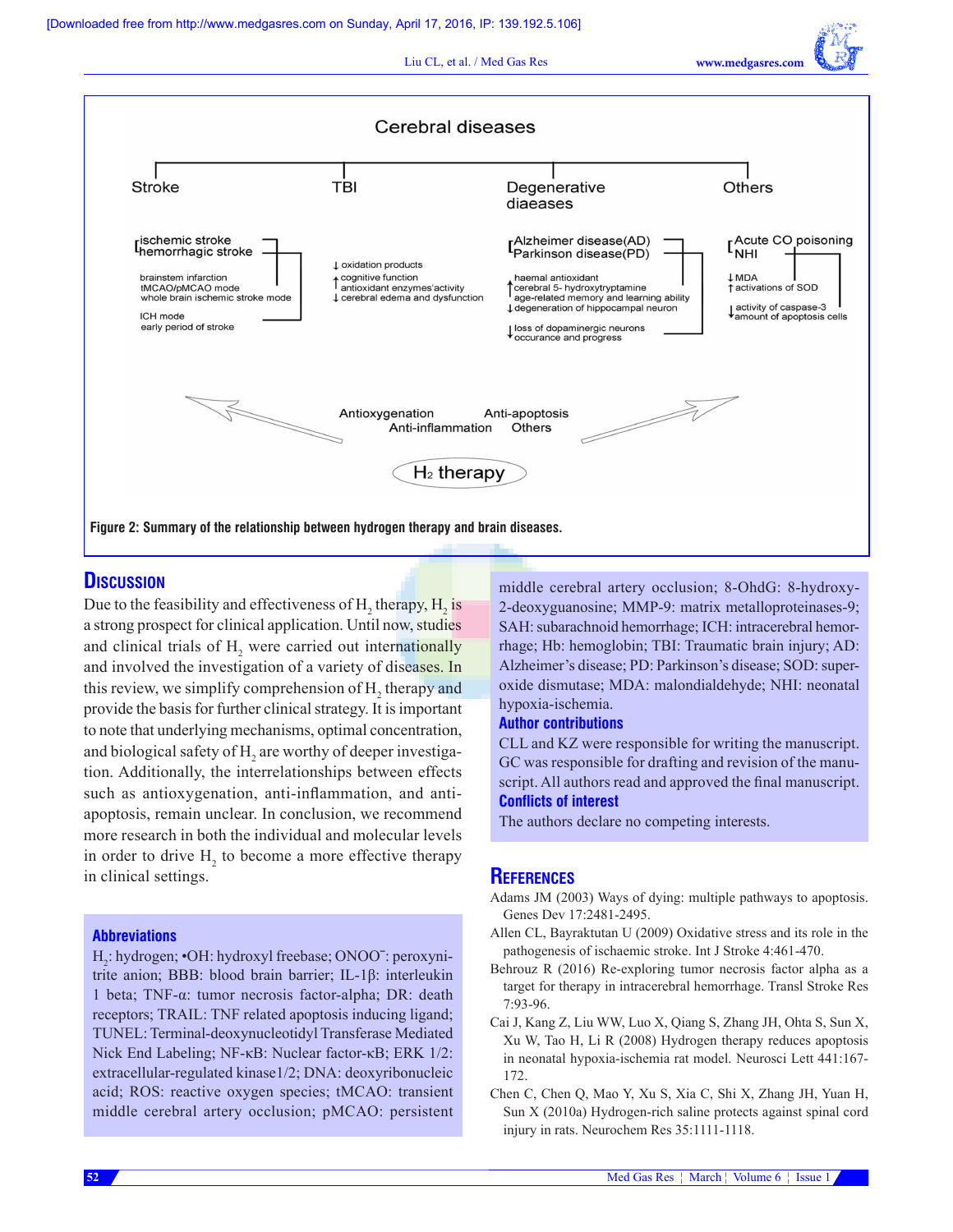- Chen CH, Manaenko A, Zhan Y, Liu WW, Ostrowki RP, Tang J, Zhang JH (2010b) Hydrogen gas reduced acute hyperglycemiaenhanced hemorrhagic transformation in a focal ischemia rat model. Neuroscience 169:402-414.
- Chen S, Yang Q, Chen G, Zhang JH (2015) An update on inflammation in the acute phase of intracerebral hemorrhage. Transl Stroke Res 6:4-8.
- Chua KS, Ng YS, Yap SG, Bok CW (2007) A brief review of traumatic brain injury rehabilitation. Ann Acad Med Singapore 36:31-42.
- Cupino TL, Zabel MK (2014) Alzheimer's silent partner: cerebral amyloid angiopathy. Transl Stroke Res 5:330-337.
- Engelhardt B, Sorokin L (2009) The blood-brain and the bloodcerebrospinal fluid barriers: function and dysfunction. Semin Immunopathol 31:497-511.
- Green DR (2005) Apoptotic pathways: ten minutes to dead. Cell 121:671-674.
- Gu Y, Huang CS, Inoue T, Yamashita T, Ishida T, Kang KM, Nakao A (2010) Drinking hydrogen water ameliorated cognitive impairment in senescence-accelerated mice. J Clin Biochem Nutr 46:269-276.
- Guo SX, Fang Q, You CG, Jin YY, Wang XG, Hu XL, Han CM (2015) Effects of hydrogen-rich saline on early acute kidney injury in severely burned rats by suppressing oxidative stress induced apoptosis and inflammation. J Transl Med 13:183.
- Hafez S, Coucha M, Bruno A, Fagan SC, Ergul A (2014) Hyperglycemia, acute ischemic stroke, and thrombolytic therapy. Transl Stroke Res 5:442-453.
- Hou Z, Luo W, Sun X, Hao S, Zhang Y, Xu F, Wang Z, Liu B (2012) Hydrogen-rich saline protects against oxidative damage and cognitive deficits after mild traumatic brain injury. Brain Res Bull 88:560-565.
- Iadecola C, Anrather J (2011) The immunology of stroke: from mechanisms to translation. Nat Med 17:796-808.
- Ichihara M, Sobue S, Ito M, Ito M, Hirayama M, Ohno K (2015) Beneficial biological effects and the underlying mechanisms of molecular hydrogen - comprehensive review of 321 original articles. Med Gas Res 5:12.
- Ishibashi T, Sato B, Rikitake M, Seo T, Kurokawa R, Hara Y, Naritomi Y, Hara H, Nagao T (2012) Consumption of water containing a high concentration of molecular hydrogen reduces oxidative stress and disease activity in patients with rheumatoid arthritis: an open-label pilot study. Med Gas Res 2:27.
- Ishibashi T, Sato B, Shibata S, Sakai T, Hara Y, Naritomi Y, Koyanagi S, Hara H, Nagao T (2014) Therapeutic efficacy of infused molecular hydrogen in saline on rheumatoid arthritis: a randomized, double-blind, placebo-controlled pilot study. Int Immunopharmacol 21:468-473.
- Ishibashi T, Ichikawa M, Sato B, Shibata S, Hara Y, Naritomi Y, Okazaki K, Nakashima Y, Iwamoto Y, Koyanagi S, Hara H, Nagao T (2015) Improvement of psoriasis-associated arthritis and skin lesions by treatment with molecular hydrogen: A report of three cases. Mol Med Rep 12:2757-2764.
- Jang YG, Ilodigwe D, Macdonald RL (2009) Metaanalysis of tirilazad mesylate in patients with aneurysmal subarachnoid hemorrhage. Neurocrit Care 10:141-147.
- Ji X, Liu W, Xie K, Liu W, Qu Y, Chao X, Chen T, Zhou J, Fei Z (2010) Beneficial effects of hydrogen gas in a rat model of traumatic brain injury via reducing oxidative stress. Brain Res 1354:196-205.
- Kajiya M, Silva MJ, Sato K, Ouhara K, Kawai T (2009) Hydrogen mediates suppression of colon inflammation induced by dextran sodium sulfate. Biochem Biophys Res Commun 386:11-15.
- Kao LW, Nanagas KA (2005) Carbon monoxide poisoning. Med Clin North Am 89:1161-1194.
- Katz I, Murdock J, Palgen M, Pype J, Caillibotte G (2015) Pharmacokinetic analysis of the chronic administration of the inert gases Xe and Ar using a physiological based model. Med Gas Res 5:8.
- Kawamura T, Huang CS, Tochigi N, Lee S, Shigemura N, Billiar TR, Okumura M, Nakao A, Toyoda Y (2010) Inhaled hydrogen gas therapy for prevention of lung transplant-induced ischemia/ reperfusion injury in rats. Transplantation 90:1344-1351.
- Kurokawa R, Seo T, Sato B, Hirano S, Sato F (2015) Convenient methods for ingestion of molecular hydrogen: drinking, injection, and inhalation. Med Gas Res 5:13.
- Levitt MD (1969) Production and excretion of hydrogen gas in man. N Engl J Med 281:122-127.
- Li XJ, Li CK, Wei LY, Lu N, Wang GH, Zhao HG, Li DL (2015) Hydrogen sulfide intervention in focal cerebral ischemia/reperfusion injury in rats. Neural Regen Res 10:932-937.
- Lin Y, Kashio A, Sakamoto T, Suzukawa K, Kakigi A, Yamasoba T (2011) Hydrogen in drinking water attenuates noise-induced hearing loss in guinea pigs. Neurosci Lett 487:12-16.
- Liu Q, Shen WF, Sun HY, Fan DF, Nakao A, Cai JM, Yan G, Zhou WP, Shen RX, Yang JM, Sun XJ (2010) Hydrogen-rich saline protects against liver injury in rats with obstructive jaundice. Liver Int 30:958-968.
- Lyden PD, Zivin JA (1993) Hemorrhagic transformation after cerebral ischemia: mechanisms and incidence. Cerebrovasc Brain Metab Rev 5:1-16.
- Manaenko A, Lekic T, Ma Q, Ostrowski RP, Zhang JH, Tang J (2011) Hydrogen inhalation is neuroprotective and improves functional outcomes in mice after intracerebral hemorrhage. Acta Neurochir Suppl 111:179-183.
- Munakata A, Ohkuma H, Shimamura N (2011) Effect of a free radical scavenger, edaravone, on free radical reactions: related signal transduction and cerebral vasospasm in the rabbit subarachnoid hemorrhage model. Acta Neurochir Suppl 110:17-22.
- Nagatani K, Wada K, Takeuchi S, Kobayashi H, Uozumi Y, Otani N, Fujita M, Tachibana S, Nawashiro H (2012) Effect of hydrogen gas on the survival rate of mice following global cerebral ischemia. Shock (Augusta, Ga) 37:645-652.
- Nakao A, Toyoda Y, Sharma P, Evans M, Guthrie N (2010a) Effectiveness of hydrogen rich water on antioxidant status of subjects with potential metabolic syndrome-an open label pilot study. J Clin Biochem Nutr 46:140-149.
- Nakao A, Kaczorowski DJ, Wang Y, Cardinal JS, Buchholz BM, Sugimoto R, Tobita K, Lee S, Toyoda Y, Billiar TR, McCurry KR (2010b) Amelioration of rat cardiac cold ischemia/reperfusion injury with inhaled hydrogen or carbon monoxide, or both. J Heart Lung Transplant 29:544-553.
- Nakata K, Yamashita N, Noda Y, Ohsawa I (2015) Stimulation of human damaged sperm motility with hydrogen molecule. Med Gas Res 5:2.
- Ohsawa I, Ishikawa M, Takahashi K, Watanabe M, Nishimaki K, Yamagata K, Katsura K, Katayama Y, Asoh S, Ohta S (2007) Hydrogen acts as a therapeutic antioxidant by selectively reducing cytotoxic oxygen radicals. Nat Med 13:688-694.